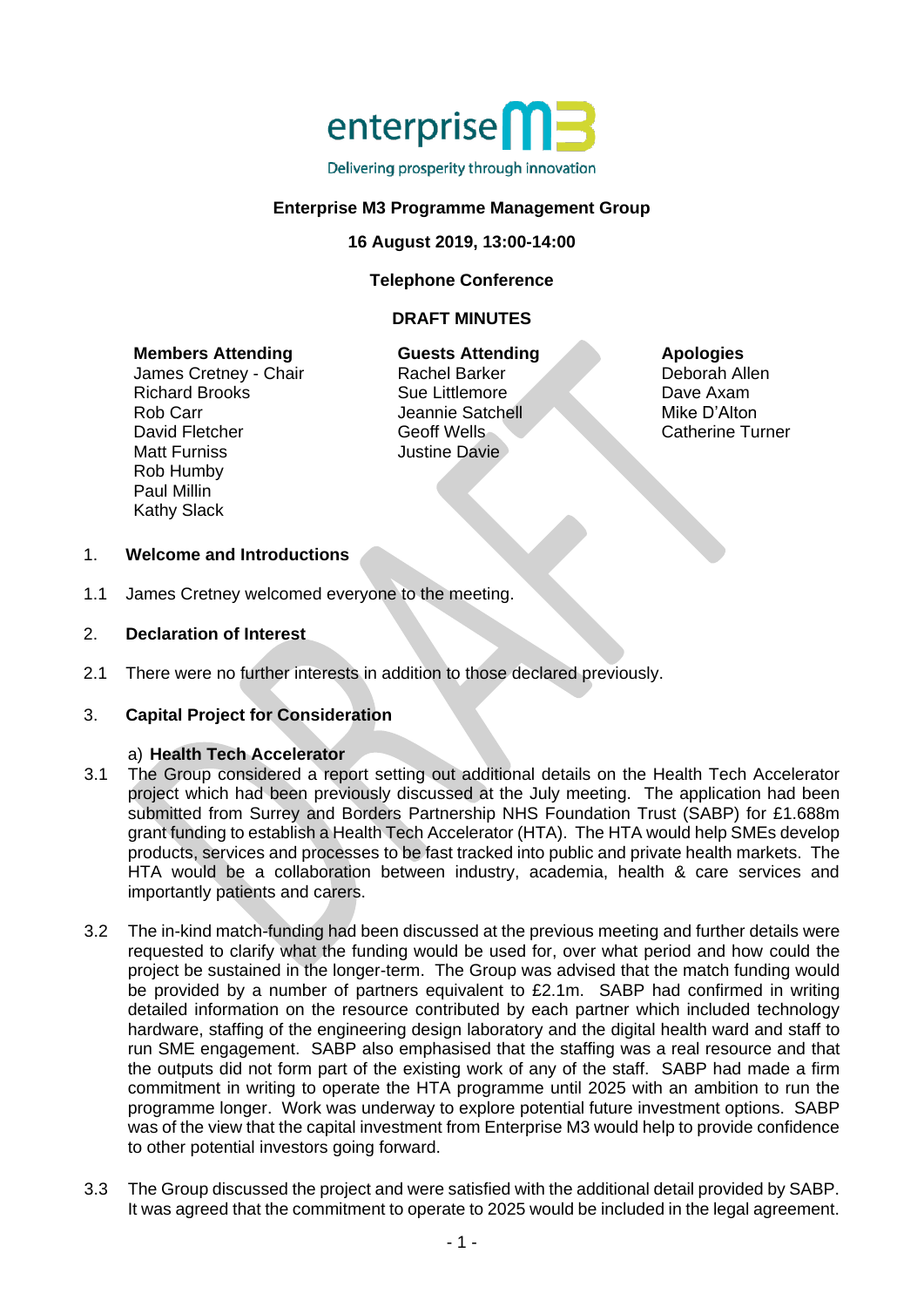Representation from Enterprise M3 LEP on the steering group would also be requested to input into the longer-term sustainability of the programme. The Group agreed to approve £1.688m capital grant funding to the Surrey and Borders Partnership NHS Foundation Trust for the Health Tech Accelerator programme.

| Action to be taken                                                           | <b>By Whom</b> | When              |
|------------------------------------------------------------------------------|----------------|-------------------|
| Proceed the Health Tech Accelerator programme to Sue Littlemore<br>contract. |                | September<br>2019 |

## b) **Innovation South Virtual Campus – Update on Progress**

- 3.4 The Group considered a report which set out some changes to the Innovation South Virtual Campus (ISVC) project which had been approved to proceed to due diligence in January 2019. The scheme promoter had changed from Brooklands College to Sparsholt College following staff changes at Brooklands. Brooklands had also advised that they were no longer able to be part of the ISVC project as there were a number of changes taking place at Brooklands. This would leave Royal Holloway, Sparsholt College and Basingstoke College of Technology now taking the project forward. The project costs would remain the same however there would be a 25% reduction in outputs following the withdrawal of Brooklands College.
- 3.5 The Group discussed the changes and the opportunity for Brooklands to rejoin the project at a later date. It was agreed that if the pilot was successful, all colleges and universities in the Enterprise M3 area would be engaged with to try to roll out the project more widely. The Group noted the changes and agreed that a paper should be submitted for consideration at the September PMG meeting.

| Action to be taken                                                                                                                             | <b>By Whom</b> | When                 |
|------------------------------------------------------------------------------------------------------------------------------------------------|----------------|----------------------|
| Submit a paper seeking approval for funding of the Jeannie<br>Innovation South Virtual Campus project to the Satchell<br>September PMG meeting |                | 12 September<br>2019 |

# 4. **New Expressions of Interest**

- 4.1 The Group considered a paper which provided an update on the current capital funding position and provided details on the new expressions of interest (EOIs)received by the 27 June deadline. The Group was advised that there was currently no available funding to allocate to new projects however it was possible that some projects progressing through business case and due diligence may not proceed as planned. Therefore, work was continuing to strengthen the pipeline of projects to ensure there were high quality proposals ready should further funding become available. Four EOIs were received by the June deadline, three new projects and one resubmission.
- 4.2 Two of the projects were assessed as category A with a total value of £4.1m. East Hampshire District Council submitted an EOI with a funding request of £3.76m, 50% loan, 50% grant, against a total project cost of £19.2m. The project was the first stage in a strategy to develop an advanced manufacturing and technology corridor. The LEP funding would contribute towards the acquisition of the land, formation of a new access and construction costs for incubation space. The second category A project was Launch Space submitted by Basingstoke College of Technology. The funding request was £300k grant funding sought for a total project cost of £612k. Launch Space was a tech-rich teaching and learning facility at Basingstoke College of Technology which would provide in-demand workplace skills. It would provide a suite of six highly connected and digitally enhanced rooms equipped with an array of cutting-edge technology, operated by experts in digital learning.
- 4.3 Two projects were ranked as category B with a total value of £2.6m. Both projects had the potential to develop and move to category A but further work was required. Kathy Slack and Jeannie Satchell would be meeting with Havant and South Downs College to advise them on the areas of the application that needed further work before it could progress. Rachel Barker